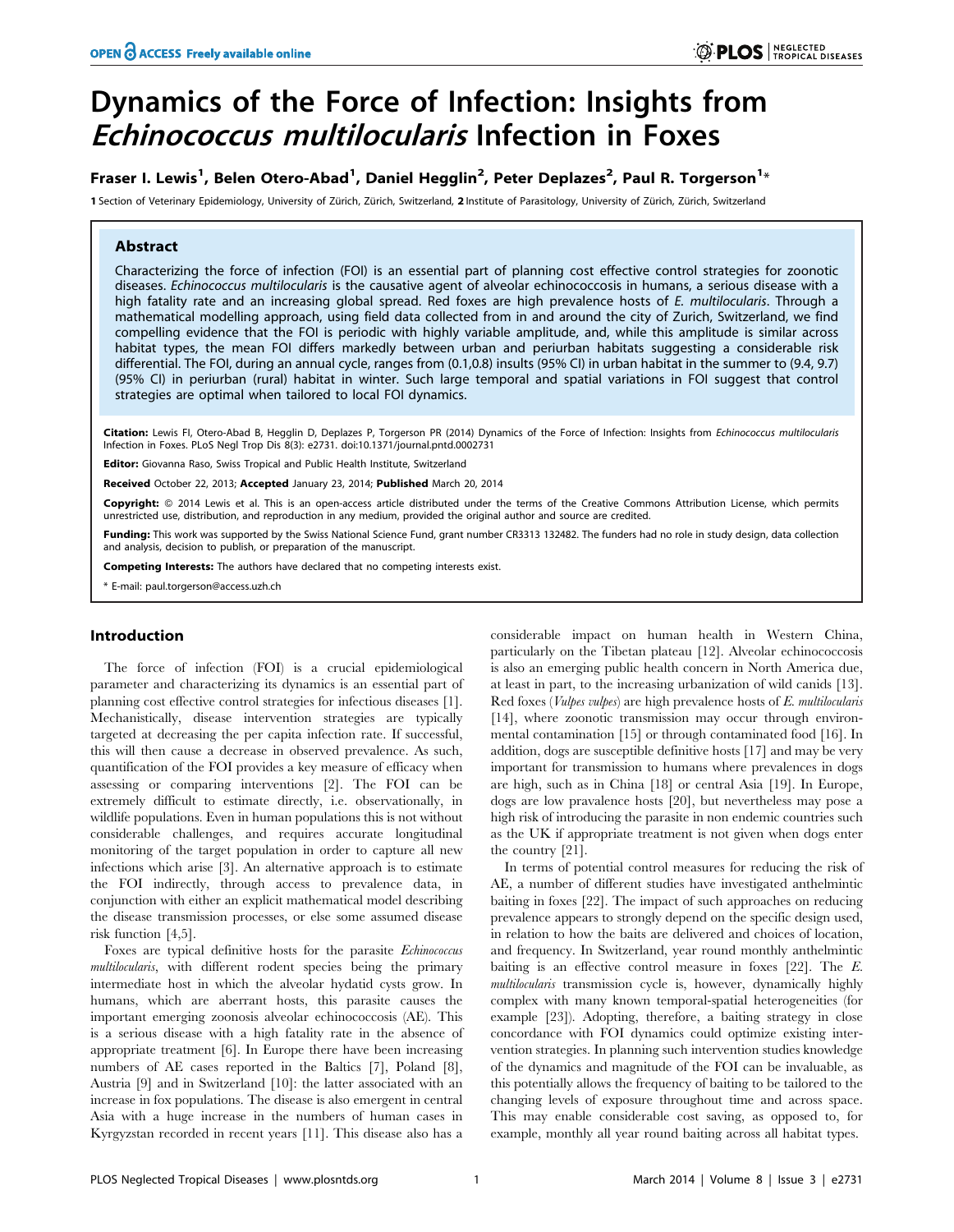#### Author Summary

Human alveolar echinococcosis (AE) is caused by the fox tapeworm E. multilocularis and has a high fatality rate if untreated. The frequency of the tapeworm in foxes can be reduced through the regular distribution of anthelmintic baits and thus decrease the risk of zoonotic transmission. Here, we estimate the force of infection to foxes using a mathematical model and data from necropsied foxes. The results suggest that the frequency of anthelmintic baiting of foxes can be optimised to local variations in transmission that depend upon season and type of fox habitat.

In Switzerland it has been shown that there are considerable differences in the spatial and seasonal distribution of the prevalence of E. multilocularis in definitive hosts [14,15] and intermediate hosts [23]. These studies indicated that 129 of 857 Arvicola terrestris were infected of which 12 harboured protocolices. Ten of these animals had between 61 and 452,000 protoscolices. Seasonal patterns of infection in intermediate hosts were seen with highest prevalences seen in over-wintered animals. Thus seasonal anthelmintic treatment of foxes, with a focus on the autumn and winter months, is likely to be a more efficient strategy in reducing the parasite biomass [23]. Likewise although fox densities are highest in urban settings, they consume fewer rodents and have a greater reliance on anthropomorphic food supplies compared to rural foxes [24], which is likely to significantly affect transmission dynamics on a spatial scale. Consequently, the intensity of intervention strategies could also be tailored to exploit these spatial differences. Such differences in prevalences clearly indicate that relative differences in the FOI exist between rural and urban areas, and between winter and summer seasons.

We develop a statistically robust quantitative characterization of the FOI for *E.multilocularis* in foxes to address three specific research questions: i) firstly, is the FOI constant or dynamic (with age of the host), and what is its value accounting for complexities such as statistical uncertainty; ii) secondly, how much does FOI vary quantitatively with habitat type, in particular between more or less urbanized regions; iii) and thirdly how much does the FOI of infection vary quantitatively on a temporal basis between winter and summer seasons.

### Methods

The key methodological aspect of this study is to identify an epidemiologically useful disease transmission model for E.multilocularis in foxes. A model whose structure can be objectively justified, and whose parameter estimates provide tangible insight into the key infection processes. Three sources of information are available to support model development: i) prevalence data from a previously presented observational study [24]; ii) approximate estimates as to likely survival times of E. multilocularis in foxes from experimental work [17]; and iii) existing transmission modelling frameworks for Echinococcus granulosus transmission in sheep and dogs [25]. Using [25] as a starting point, we identify a process model whose structure is an optimal fit to the prevalence data from [24], whilst making use of the parameter estimates from [17] as expert knowledge. Following [25] we utilize ordinary differential equations (ODEs) to describe the transmission dynamics, and to take advantage of prior knowledge from [17] we adopt a Bayesian paradigm [26] for all model fitting and statistical inference.

#### Study data

The data to which we fit our transmission models is an extension of that previously described in [14] and [24], and includes only samples taken prior to the anthelmintic baiting intervention described in [27]. Samples were collected from in or around the city of Zurich in Switzerland. Three key variables were utilized: i) presence (absence) of E.multilocularis infection based on necropsy (details given in [14,24]); ii) the age of each fox, and following previous studies, and as described in [14], cubs were assumed to be born on 1st April and age determination of foxes sampled after 1st July was done via examination of teeth (details given in [14]). Along with the date of death (which is known as these animals were culled by hunters) and the weight at death, each animal's approximate age in years and days was estimated. The final variable utilized was habitat type, where this comprised three zones reflecting differing degrees of urbanization: urban; border; and periurban. The characteristics of these are described in detail in [27]. The urban zone comprises of mostly residential dwellings with relatively few green spaces, the periurban zone is rural comprising of forests, fields, pastures, and meadows. The border zone separates urban from rural, and was defined as extending 250 meters from the edge of the urban area and into 250 meters of the periurban surroundings. The border zone includes largely residential areas, public spaces, allotments and pastures. The data used in the study is in the Supporting Information Data S1. Out of the  $n=458$  foxes aged three years or less in the study data, 160 were sampled in the periurban zone, 167 in the border zone and 131 in the urban zone. The overall observed prevalence across all 458 animals was 42.1%, within the periurban, border and urban zones this was 65.6%, 38.9% and 17.6% respectively. The median age across these 458 animals was 0.80 years. In the periurban, border and urban zones the median respective ages were 0.87, 0.77 and 0.59 years.

#### Disease transmission model

The most general form of hypothesized transmission model we consider for E. multilocularis is given in Figure 1. The structure of this model is based on initial work by [25] which has provided a basis for many subsequent disease modelling studies involving in E. granulosus and E. multilocularis, (e.g. [5,28]). Figure 1 depicts an intuitively reasonable representation of the possible disease states and flows between them based on current known biology of E.multilocularis in foxes. The model dynamics here are over age of the host (foxes), as is typical when modelling E. multilocularis or E.granulosus. We assume a fully susceptible population at birth, i.e. no vertical transmission and therefore  $X_0(a) = 1$ . This dynamic system can be described in a series of ordinary differential equations (ODEs).

State variables are  $X_0(a)$ ,  $X(a)$ ,  $Y_0(a)$  and  $Y(a)$ , where  $X_0(a)$ represents the proportion of hosts which are not infected and not immune at age  $a, X(a)$  is the proportion of hosts which are infected and not immune at age  $a$ . Variables  $Y_0(a)$  and  $Y(a)$  are defined similarly but for cohorts –not infected and immune} and –infected and immune} respectively. The following system of ordinary differential equations defines the dynamics over age of this system:

$$
\frac{dX_0}{da} = -\beta X_0 + \mu X + \gamma Y_0,
$$
  

$$
\frac{dX}{da} = \beta(1 - \alpha)X_0 - (\mu + \beta \alpha)X + \gamma Y,
$$
  

$$
\frac{dY}{da} = \beta \alpha X_0 + \beta \alpha X - (\gamma + \mu)Y,
$$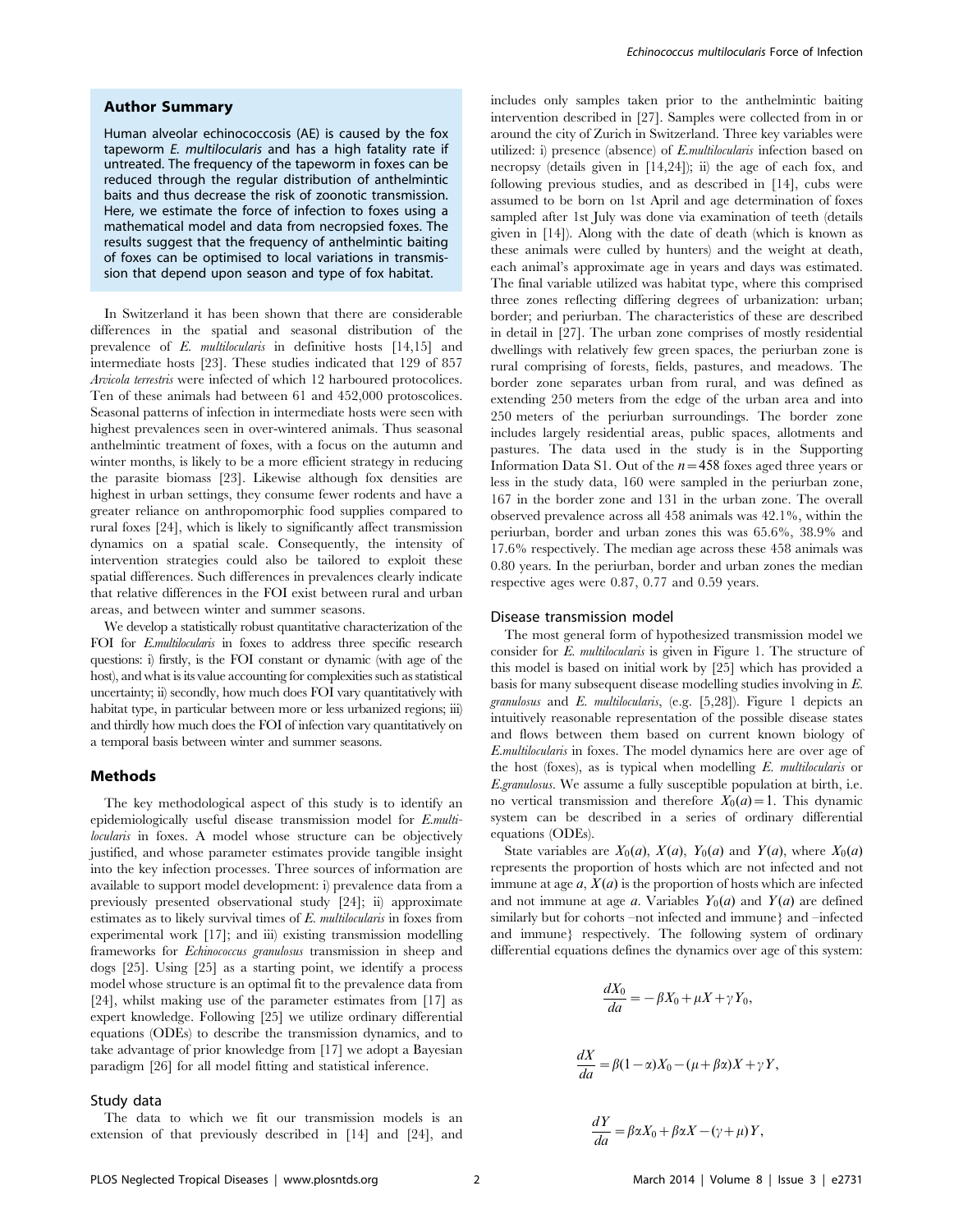

**Figure 1. Transmission model for E.multilocularis in foxes.** State variables are:  $X_0(a)$ ,  $X(a)$ ,  $Y_0(a)$  and  $Y(a)$ , where  $X_0(a)$  represents the proportion of hosts (foxes) which are not infected and not immune at age  $a$ , the other state variables are similarly defined. Parameter  $\beta$  denotes the infection pressure (force of infection), measured in insults (exposures) per year;  $\alpha$  is the probability of immunity on exposure;  $\gamma$  is the rate of loss of host immunity;  $\mu$  is the parasite death rate. doi:10.1371/journal.pntd.0002731.g001

$$
\frac{dY_0}{da} = \mu Y - \gamma Y_0
$$

with initial conditions:  $X_0(0) = 1$ ,  $X(0) = 0$ ,  $Y_0(0) = 0$  and  $Y(0) = 0$ . Parameter  $\beta$  denotes infection pressure (force of infection - FOI), measured in insults (exposures) per year;  $\alpha$  is the probability of immunity on exposure;  $\gamma$  is the duration of host immunity;  $\mu$  is the parasite death rate. Note that to simplify the notation we have suppressed any explicit dependency of the parameters on age, e.g.  $\beta(a)$  where FOI is dependent upon age, but such dependencies are considered during the model selection process making this potentially an inhomogeneous ODE system.

# Model fitting and statistical analyses

The observed data comprise of randomly sampled binary observations each denoting whether a fox was infected (not infected). This gives a sampling model comprising of Bernoulli trials where the likelihood function for  $n$  observations is

 $\prod_{i=1}^n p(a_i)^{I_i} (1-p(a_i))^{1-I_i}$ , where  $a_i$  is the age of the *i*th fox in the data,  $I_i$  is an indicator variable where  $I_i=1$  if the *i*th fox is infected and  $I_i=0$  otherwise, and  $p(a_i)=X(a_i)+Y(a_i)$  is the prevalence in foxes of age  $a_i$ . The ODE transmission model provides  $p(a)$  which will generally be some unknown function of the epidemiological parameters of interest,  $p(a)=f(\alpha,\beta,\gamma,\mu,a)$ where (Figure 1):  $\alpha$  is the probability of immunity on exposure;  $\beta$ the force of infection (measured in insults per unit time);  $\gamma$  the rate of loss of immunity; and  $\mu$  the parasite death rate. It is not necessary to know function  $f$  explicitly, all that is required is that for any given values of  $\alpha, \beta, \gamma, \mu$ , along with appropriate initial conditions for state variables  $X_0$ ,  $X$ ,  $Y_0$ ,  $Y$ , an estimate for  $p(a)$  for any suitable value of  $a$  can be computed. This is readily possible using standard numerical techniques for solving ODEs (e.g. [29]). The likelihood function  $(x$  parameter priors as we are using Bayesian inference) can therefore be evaluated, and thus the key unknown epidemiological parameters of interest such as  $\beta$  can be estimated from the study data —conditional on the chosen form of ODE model.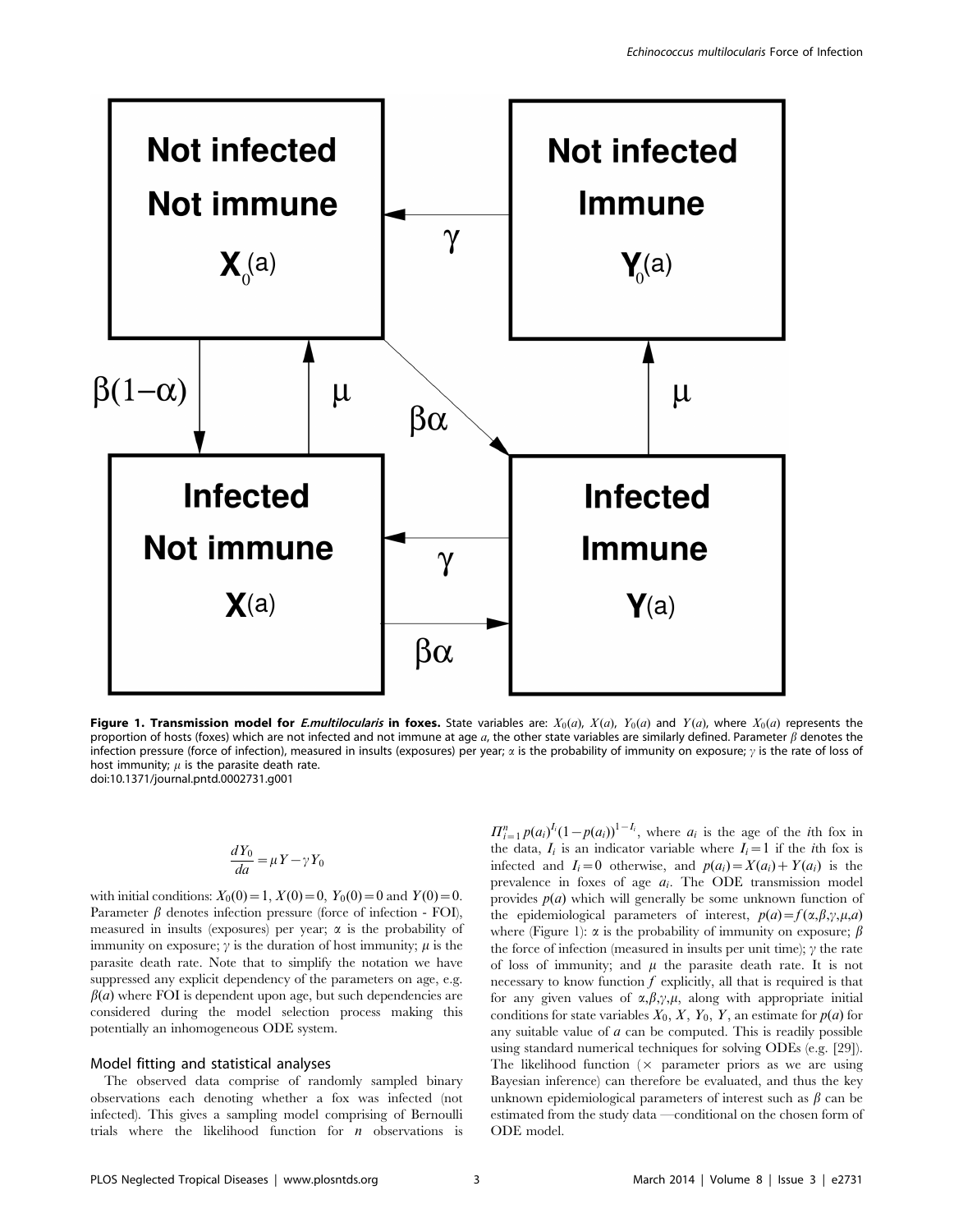Gaussian distributed prior distributions for parameters  $\beta$  and  $\gamma$ were used, where these were each implemented within a log link function. For the probability parameter  $\alpha$ , a logit link function was used, again with a Gaussian prior distribution. Highly diffuse priors were used for all parameters except  $\mu$ , where these each had priors were used for all parameters except  $\mu$ , where these each had a mean of zero and standard deviation of  $\sqrt{1000}$ . In effect, this introduces no prior biological knowledge into the estimation of these parameters. For  $\mu$ , a Gaussian prior (again on a log link) was used and chosen via expert opinion based on data presented in [17]. The latter study comprised of longitudinal observation of five foxes experimentally infected with E. multilocularis. The parasite burden in 80% (three of five) animals was very low at 90 days, suggesting an 80th percentile for the death rate of approximately  $\leq$ 4 per year, in addition we consider that parasites in 50% of infected animals may survive to around 120 days (death rate  $\leq 3$ ) per year), with 2.5% possibly surviving beyond 150 days (death rate  $\leq$  2.4 per year). A Gaussian distribution on a log link with a mean of 1.2 and standard deviation of 0.2, gives quantiles for  $\mu$  (on real scale) of approximately 2.24 (2.5%), 3.32 (50.0%) and 3.93  $(80\%)$  per year, which we choose as an informative prior for  $\mu$ . In addition we also examine a wider, but still highly informative prior, with a mean of 1.3 and standard deviation of 0.3 which has corresponding quantiles of 2.04 (2.5%), 3.67 (50.0%) and 4.72 (80%) per year. Sensitivity to prior assumptions is a crucial aspect of Bayesian inference, so we also present modelling results which use the same highly diffuse (uninformative) prior for  $\mu$  as for  $\beta$  and  $\gamma$ .

Bayesian model selection — used to identify an optimal ODE transmission model — was performed using the marginal likelihood goodness of fit metric. This is equivalent to comparing Bayes factors between two models when each has an equal a priori probability of being the preferred model. The marginal likelihood is generally more difficult to compute than other commonly used metrics, such as the Bayesian Information Criterion (BIC) or Deviance Information Criterion (DIC), but is the standard and preferred theoretical choice in Bayesian inference [26,30]. This metric allows Bayesian model selection to be interpreted as simply an extension of maximum likelihood model selection, where evidence (i.e. statistical support) for any given model is that obtained by multiplying the best fit likelihood by the ''Occam factor'', so-named as this metric has been shown to be conceptually consistent with Occam's Razor (as explained in [30]). The marginal likelihood was computed using Laplace approximations, a standard numerical technique in statistical inference [31,32]. These were also used to estimate posterior distributions for the epidemiological parameters. All numerics were implemented in R [33] using a number of well tested internal functions borrowed from the R abn library [34]. See Supporting Information Text S1 for technical details. An approximate guide for the size of differences in marginal likelihoods which may be considered notable is given in Table 2.1 page 27 in [26]. Using the terminology from [26], a difference of  $0-2$  is suggested as weak support for the model with higher marginal likelihood,  $2{-}6$  is support,  $6-10$  is strong evidence and greater than 10 very strong evidence.

# Results

We first present a brief exploration of the observed prevalence data by age. This is prudent as it may suggest refinements in the parametrization of the process models under consideration. Next we compare the goodness of fit of a range of models with different biological assumptions, for example whether the observed data support the presence of immunity, and if so, whether this is lifelong or transient. We then quantify the key epidemiological parameters in our chosen model, in particular the FOI,  $\beta(a)$ . Heterogeneity is then introduced into this model by allowing the force of infection to differ across one or more of the three different habitat types, where further model selection is used to identify a preferred heterogeneous model. Our results conclude with a comparison of FOI estimates across the different habitat zones.

#### Exploratory analyses by age

Exploratory analyses of the observed prevalence data is illustrated in Figure 2. Choosing a smoothing parameter of  $f = 0.072$  in (lowess) in R) gives smoothed data which appear relatively consistent with the observed data in Figure 2 (a), and provides a more refined visualization of the data rather than in 30 day blocks. Figure 2 (a) and 2 (b) suggest that it may be appropriate to consider the inclusion of periodicity into one or more of the epidemiological parameters in our transmission model.This suggests that for our model to adequately capture the gross dynamic features of disease transmission we should consider both age independent FOI,  $\beta(a) = \beta_0$ , and also FOI parametrized as a function of age,  $\beta(a)=g(a)$ , with  $g(a)$  as some polynomial or periodic function. It is clear from Figure 2 (c) that there appears very little identifiable dynamic structure after 36 months, which is perhaps unsurprising given this only comprises some 14% on observations, and thus very sparse sampling at these older ages.This is consistent with life expectancy estimates for foxes which suggest that only a small proportion of foxes survive beyond 2–3 years years in the wild [35]. As foxes aged less than three years present the vast majority of zoonotic risk, combined with foxes of older ages being sampled very sparsely in the data, subsequent analyses focus on foxes less than three years of age. For completeness some modelling results are also presented considering all ages. Figure 2 (d) shows the smoother applied to data of all ages.

#### Determining a parsimonious transmission model

A range of transmission models of increasing complexity were fitted to the observed data (Table 1) with separate results shown for the two informative priors for  $\mu$ . See Supporting Information Text S2 for results using an uninformative prior for  $\mu$ , and Supporting Information Text S3 for the equivalent of Table 1 but for the models fitted to data from foxes of all ages. Estimates of the posterior modes for all the parameters in models presented in Table 1 can be found in Supporting Information Text S4.

#### Evaluation of immunity

We commenced with a model comprising no immunity (Model 1-C), i.e. only state variables  $X_0$  and  $X$ , and constant FOI. This was followed by similar models but where the FOI was parametrized as a linear (1-L), quadratic (1-Q) and periodic (1-P) function of age, with the latter using a sinusoidal forcing term as is commonly used for diseases with periodic transmission rates (e.g. measles [36]). The particular form of sinusoidal function used was  $\log{\{\beta(a)\}} = \beta_0 + \beta_1 \sin{\left\{2\pi \left(a - \frac{\exp(a_s)}{1 + \exp(a_s)}\right)\right\}}$  $\left( \begin{array}{cc} \left( \begin{array}{cc} \cos \theta & \sin \theta \end{array} \right) & \sin \theta \end{array} \right)$ . A log link function ensures that all estimates of  $\beta(a)$  are positive, and also avoids

the potentially complex task of having to specifying a proper (i.e. integrates to unity) joint parameter prior for  $\beta_0$ ,  $\beta_1$  and  $a_s$  which would otherwise be required to ensure that the posterior distribution for  $\beta(a)$  was positive. This parametric form of  $\beta(a)$ has a period of one year, with (on a log scale)  $\beta_0$  denoting the lifetime average (or baseline) FOI,  $\beta_1$  the amplitude beyond the lifetime average. The term  $\exp(a_s)/(1+\exp(a_s))$  is to allow, if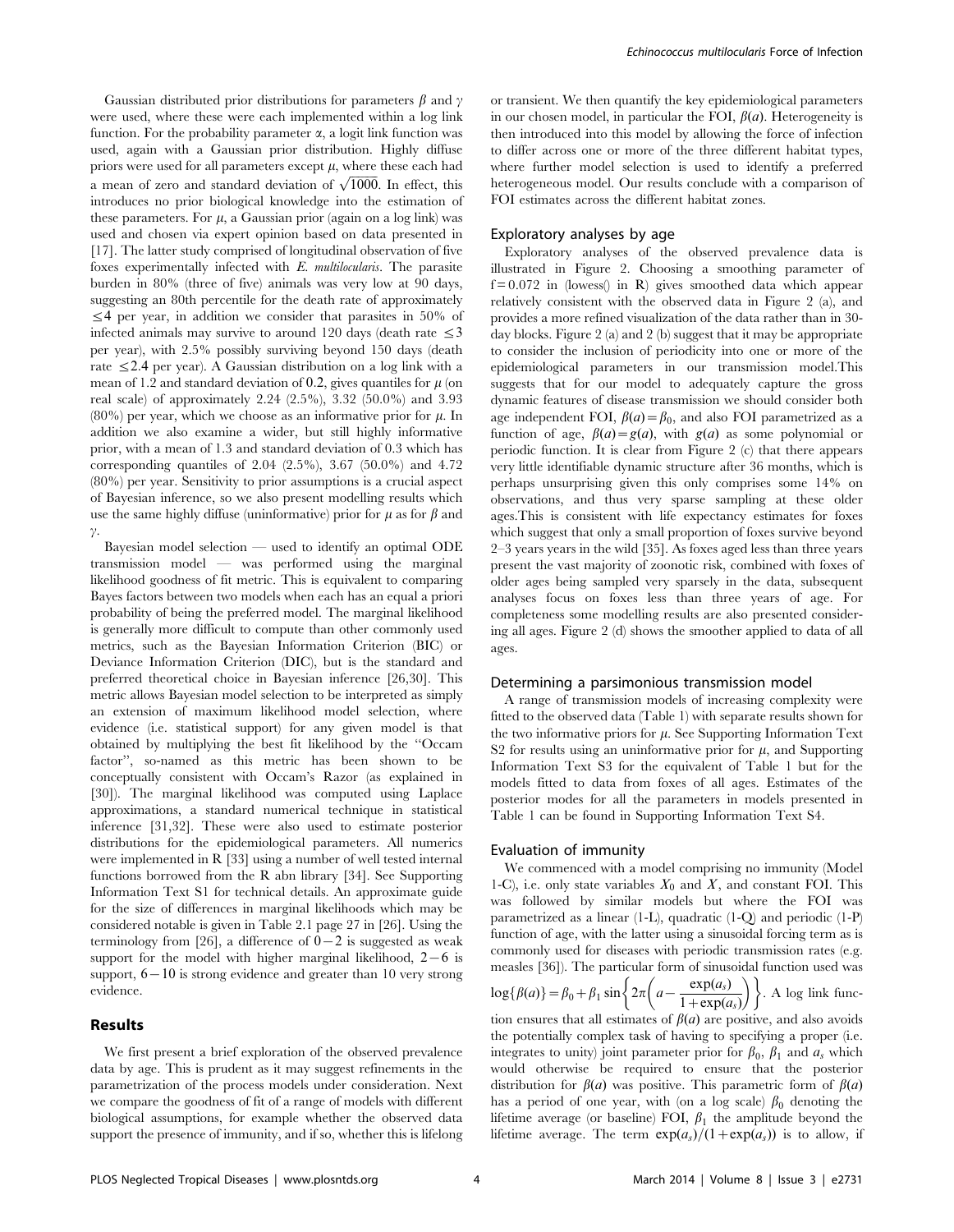

Figure 2. Exploratory analyses. Panel (a) shows observed prevalence across age groups of 30-days blocks up to age 36 months (where 1 month = 30 days). Panel (b) shows smoothed prevalence using a locally weighted regression smoother (lowess() in R) applied to the 0/1 observation for all individuals aged less than 3 years. Panel (c) shows observed prevalence across age groups of 30-days blocks for all ages (maximum 108 months where again one month = 30 days). Panel (d) shows the smoother applied to data of all ages. doi:10.1371/journal.pntd.0002731.g002

| <b>Table 1.</b> Model goodness of fits. |                                                                                                                                                                             |                         |                                                                |
|-----------------------------------------|-----------------------------------------------------------------------------------------------------------------------------------------------------------------------------|-------------------------|----------------------------------------------------------------|
| Model                                   | <b>Description</b>                                                                                                                                                          | Prior for $\mu$         | Log marginal likelihood                                        |
| $1-C$                                   | no immunity ( $\alpha = 0$ ) Constant FOI: $\log \beta(a) = \beta_0$                                                                                                        | N(1.2, 0.2) N(1.3, 0.3) | $-305.3~(\Delta_{MI} = 28.2)$<br>$-304.3~(\Delta_{MI} = 26.2)$ |
| $1-L$                                   | no immunity ( $\alpha = 0$ ) Linear FOI: $\log \beta(a) = \beta_0 + \beta_1 a$                                                                                              | N(1.2, 0.2) N(1.3, 0.3) | $-309.3~(\Delta_{MI}=36.2)$<br>$-308.9~(\Delta_{MI}=35.4)$     |
| $1-Q$                                   | no immunity ( $\alpha = 0$ ) Quadratic FOI: $\log \beta(a) = \beta_0 + \beta_1 a + \beta_2 a^2$                                                                             | N(1.2, 0.2) N(1.3, 0.3) | $-308.1~(\Delta_{MI}=33.8)$<br>$-308.3~(\Delta_{MI}=34.2)$     |
| $1-P$                                   | no immunity ( <i>x</i> = 0) Periodic FOI: $\log{\{\beta(a)\}} = \beta_0 + \beta_1 \sin{\left\{2\pi\left(a - \frac{\exp(a_s)}{1 + \exp(a_s)}\right)\right\}}$                | N(1.2, 0.2) N(1.3, 0.3) | $-291.3~(\Delta_{MI}=0.2)$<br>$-291.2~(\Delta_{MI}=0.0)$       |
| $^1$ 2                                  | lifelong immunity ( $\gamma = 0$ ) periodic FOI: $\log{\{\beta(a)\}} = \beta_0 + \beta_1 \sin{\left\{2\pi \left(a - \frac{\exp(a_s)}{1 + \exp(a_s)}\right)\right\}}$        | N(1.2, 0.2) N(1.3, 0.3) | $-294.3~(\Delta_{MI}=6.2)$<br>$-294.6~(\Delta_{ML} = 6.8)$     |
| 3                                       | transient immunity ( $\gamma \neq 0$ ) periodic FOI: $\log{\{\beta(a)\}} = \beta_0 + \beta_1 \sin \left\{ 2\pi \left( a - \frac{\exp(a_s)}{1 + \exp(a_s)} \right) \right\}$ | N(1.2, 0.2) N(1.3, 0.3) | $-294.2~(\Delta_{MI}=6.0)$<br>$-296.0~(\Delta_{ML}=9.6)$       |

All parameters other than  $\mu$  have diffuse priors as given in the text. The  $\Delta_{ML}$  denotes twice the difference between the best log marginal likelihood and each of the other models.

doi:10.1371/journal.pntd.0002731.t001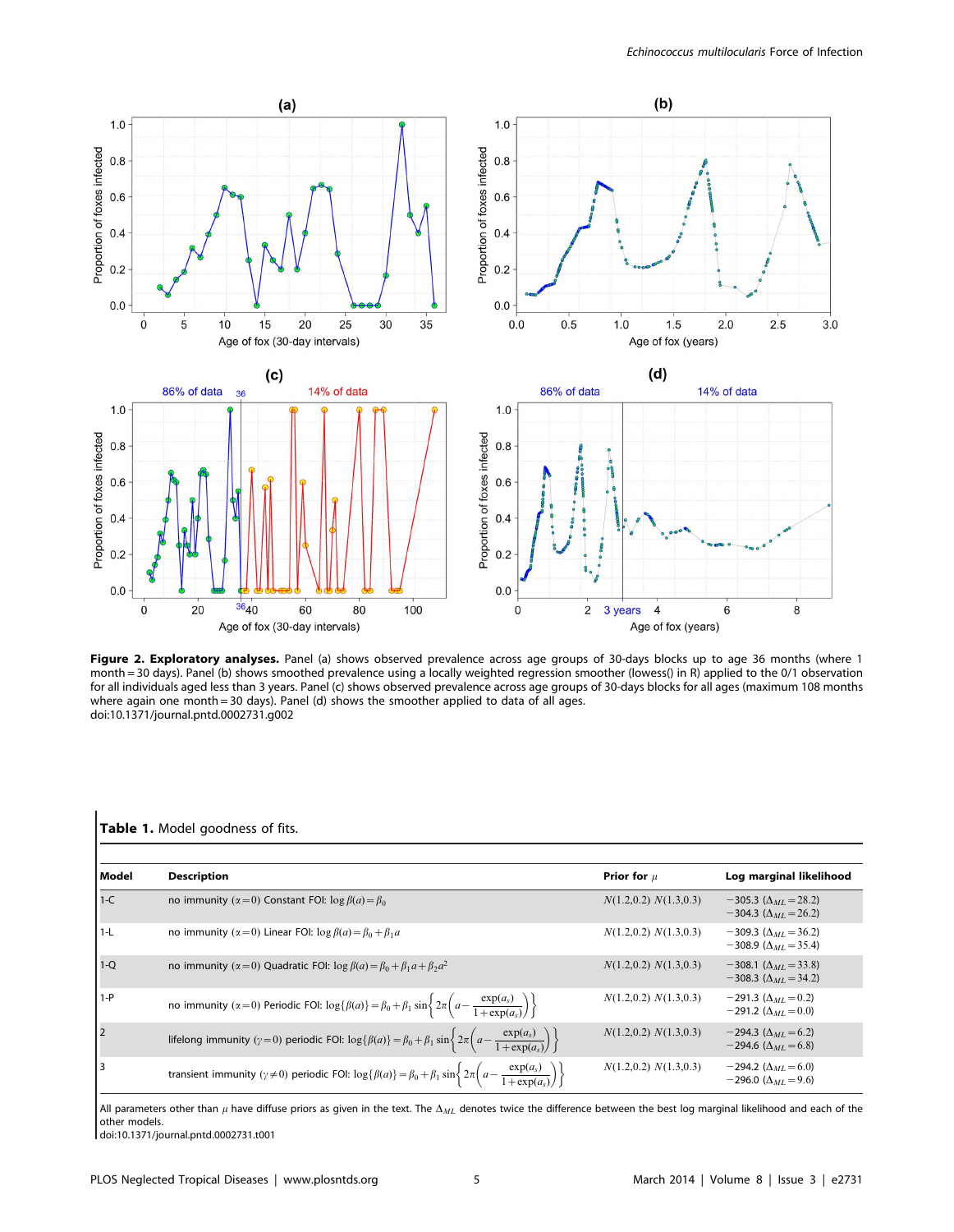necessary, a time shift compared with the standard sinusoidal function. A logit link function is used here as we are only interested in time shifts in the interval [0,1]. Parameters  $\beta_0, \beta_1$  and  $a_s$  each have diffuse Gaussian priors with means of zero and standard have unuse Gaussia<br>deviations of  $\sqrt{1000}$ .

From Table 1 is it clear that periodic infection pressure is strongly supported over the other forms. Retaining periodic infection pressure, we next consider models with a more complex cohort structure comprising of all four state variables  $\{X_0, X, Y, Y_0\}$ , allowing for the presence of lifelong immunity (Model 2), and transient immunity (Model 3 and the ''full'' model in Figure 1). It is again apparent from Table 1 that the observed data are less supportive of these two more complex models, and hence there is little evidence in the data for the presence of immunity.

Based purely on the goodness of fit results in Table 1 our preferred model is Model 1-P. The next more complex best fitting model was Model 2. These two models cross a rather large biological divide — no immunity verses lifelong immunity. To provide additional empirical justification for choosing Model 1-P over Model 2 we briefly examine the magnitude of the parameters in the latter model using the posterior modes (which are estimated as part of the marginal likelihood computation). In Model 2, using the prior for  $\mu$  with mean of 1.2, we have a logit for  $\alpha$  of  $-5.3$ giving an approximate probability of becoming immune per exposure of 0.005. Posterior mode estimates for the FOI in this model,  $\beta(a)$ , gives an (approximate) average lifetime number of exposures,  $exp(\beta_0)$ , of  $\approx 2$  per year. Based on the observed prevalence data, then suppose that 86% of animals have a lifetime of at most three years and the remaining 14% live for a full nine years. Then, in a population of 100 animals these parameters give a total of 768 exposures for all animals over their entire lifetime. For  $\alpha = 0.005$  this then gives, on average, at most only four animals becoming immune during the entire lifetime of the population. This is a very fine scale population change, and it is therefore of little surprise that, statistically, the empirical data are not supportive of the presence of immunity.

#### Quantification of force of infection

Having arrived at a preferred transmission model we now use this to provide the first of our main results: quantification of the FOI, i.e.  $\beta(a)$ . Of most interest here are the baseline and amplitude parameters  $\beta_0$  and  $\beta_1$ , specifically we wish to estimate the joint marginal posterior distribution for these two parameters and then examine the range of values for the FOI which arise when  $(\beta_0, \beta_1)$  are within their joint 95% posterior confidence interval (to account for sampling uncertainty). It would be possible to consider a joint density comprising of all three parameters in  $\beta(a)$ ;  $\beta_0, \beta_1, a_s$ . It is, however, difficult to visualize such a density (with four dimensions - three parameters plus the density estimate), and as epidemiological interest is focused on  $(\beta_0, \beta_1)$  we therefore marginalize out  $a_s$  and  $\mu$  giving a joint posterior density for  $(\beta_0,\beta_1)$ . Note that this distribution, therefore, also incorporates the statistical uncertainty in  $a_s$  and  $\mu$  (i.e. the latter are not simply fixed at constant values).

Before computing the joint marginal density for  $(\beta_0,\beta_1)$  we first summarize  $\beta_0$ ,  $\beta_1$ ,  $\mu$  and  $a_s$  through their marginal posterior 95% confidence intervals (Supporting Information Text S5 provides full marginal posterior densities). Using the informative prior for  $\mu$ with mean =  $1.2$  and sd =  $0.2$  gives (on the real scale)  $\beta_0 = (1.32, 2.79),$   $\beta_1 = (2.27, 4.55),$   $a_s = (0.35, 0.48)$  and  $\mu=(2.38,4.82)$ , with approximate medians of  $\beta_0=1.92$ ,  $\beta_1$  = 3.14,  $a_s$  = 0.42; and  $\mu$  = 3.36. The corresponding estimates when using the informative prior for  $\mu$  with mean = 1.3 and sd = 0.3 are  $\beta_0$  = (1.34,3.34),  $\beta_1$  = (2.29,4.55),  $a_s$  = (0.35,0.49) and  $\mu=(2.30,6.14)$ , with approximate medians of  $\beta_0=2.087$ ,  $\beta_1$  = 3.17,  $a_s$  = 0.42; and  $\mu$  = 3.74. Using the diffuse prior for  $\mu$ gives  $\beta_0 = (1.16, 4.19), \beta_1 = (2.33, 4.51), \alpha_s = (0.38, 0.54)$  and  $\mu=(1.69,8.25)$ , with approximate medians of  $\beta_0=2.24$ ,  $\beta_1$  = 3.20,  $a_s$  = 0.50; and  $\mu$  = 3.98.

A contour plot of the joint marginal posterior density for  $(\beta_0,\beta_1)$ , Figure 3 panel a, clearly shows strong dependency between  $\beta_0$  and  $\beta_1$  — when one is lower the other is higher and vice-versa. This demonstrates why it is more intuitively reasonably to consider these parameters jointly. To visualize the statistical uncertainly in our estimate of FOI over age we choose two points  $pt_{1.95\%}=(\beta_0,\beta_1)$  and  $pt_{2.95\%}=(\beta_0,\beta_1)$ , which lie on the contour defining the 95% region for this two-dimensional density. We then solve the ODE model for these sets of parameter estimates (the other two parameters are set to their modal values). These two "extreme" sets of parameters provide an approximate 95% confidence interval for the mean force of infection over age (Figure 3 panel b), and similarly the mean prevalence (Figure 3 panel c). We estimate the (mean) minimum FOI during an annual population cycle as 0.27 to 1.27 insults (with 95% confidence), and rising to a maximum of between 6.87 and 7.05 insults (with 95% confidence).

#### Comparison between urban and rural habitats

The summary statistics suggest that there may be a difference between the prevalence of E.multilocularis in populations of foxes within the different habitat types. To provide a measure of statistical rigour to these observations we fit Model 1-P to these data, where now heterogeneity is introduced into  $\beta(a)$  to allow the force of infection to vary across each of the different zones. If the inclusion of such heterogeneity improves the model goodness of fit then that provides formal statistical evidence of a different in FOI between habitats.

We consider two versions of Model 1-P, Model 1- $P^0$  and Model 1-P<sup>01</sup>. The first allows the baseline force of infection,  $\beta_0$ , to vary with zone and assumes the amplitude  $\beta_1$  is homogeneous across all zones. The second model allows both  $\beta_0$  and  $\beta_1$  to vary within each habitat zone. For simplicity, the period shift  $a_s$  and parasite death rate  $\mu$  are assumed homogeneous over all three zones. Model 1- $P^0$  has a goodness of fit of  $-285.4$ , with Model 1- $P^{01}$ having  $-292.6$ . This is strong evidence that: i) there is a difference in baseline force of infection between different habitat zones; ii) there is no evidence of any difference in periodic amplitude between the different habitats. We use, therefore, Model  $1-P<sup>0</sup>$  to quantify differences in FOI across habitat.

Following a similar approach as for our analyses of Model 1-P, we derive approximate confidence intervals for the force of infection using the joint marginal posterior densities for  $\beta_0$  and  $\beta_1$ , where this time we have three, two dimensional distributions,  $(\beta_0^U, \beta_1), (\beta_0^B, \beta_1), (\beta_0^P, \beta_1)$  for U urban, B border and P periurban. First we summarize  $\beta_0^U, \beta_0^B, \beta_0^P, \beta_1, \mu$  and  $a_s$  through their marginal posterior 95% confidence intervals (Supporting Information Text S6 provides full marginals posterior densities). Using the informative prior for  $\mu$  with mean = 1.2 and sd = 0.2 gives (on the real scale)  $\beta_0^U = (0.45, 1.27), \quad \beta_0^B = (1.20, 2.94), \quad \beta_0^P = (2.42, 6.18),$  $\beta_1 = (1.48, 3.2), a_s = (0.29, 0.47)$  and  $\mu = (2.29, 4.50)$ , with approximate medians of  $\beta_0^U = 0.79$ ,  $\beta_0^B = 1.87$ ,  $\beta_0^P = 3.79$ ,  $\beta_1 = 2.13$ ,  $a_s = 0.38$  and  $\mu = 3.14$ . It is clear that the marginal densities in the urban and periurban habitats do not overlap at the 5% significance level. Supporting Information Text S7 provides a comparison of the modal estimates of prevalence over age in each of the three habitat types.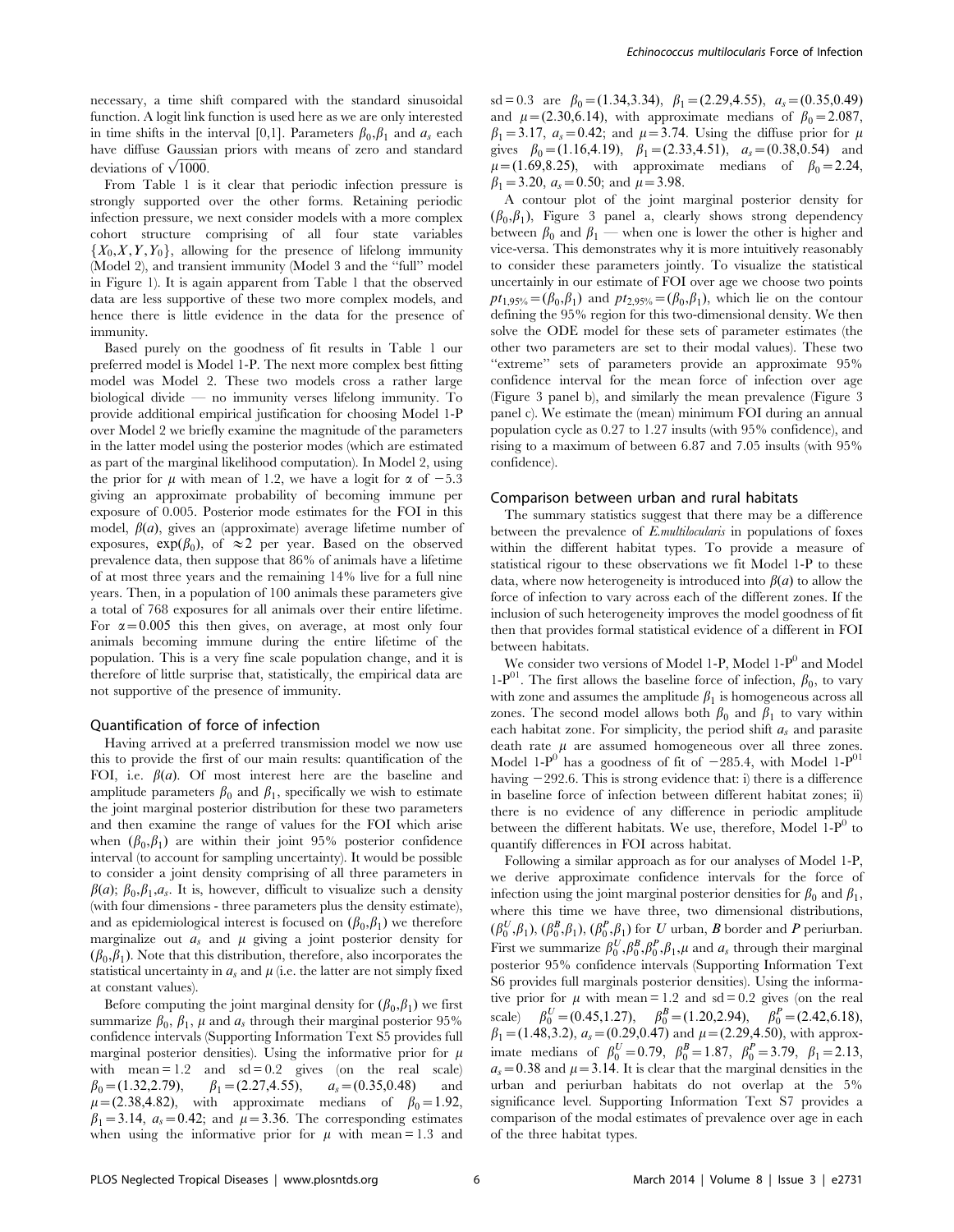

**Figure 3. Transmission Model 1-P.** Panel (a): joint marginal posterior density for  $(\beta_0, \beta_1)$  on log scale. The red contour is the 95% limit and the two points marked are those used to produce approx. 95% confidence intervals in panels b and c. Panel (b): dynamics of force of infection by age, 95% CI is for the mean force of infection at age a. Panel (c): Smoothed observed prevalence and prevalence predicted by Model 1-P, 95% CI are for the mean prevalence at age a. All results use the informative prior for  $\mu$  with mean = 1.2 and sd = 0.2. doi:10.1371/journal.pntd.0002731.g003

Finally we consider the statistical uncertainty in our FOI estimates over age within each habitat type. Figure 4 panel a is similar to Figure 3 panel a and shows the joint marginal posterior densities for  $(\beta_0^U, \beta_1), (\beta_0^B, \beta_1), (\beta_0^P, \beta_1)$ . As for the one-dimensional marginal estimates of  $\beta_0$  in each habitat, it is very clear that the FOI baseline is statistically different between the urban and periurban zones i.e. the 95% contours do not overlap. The FOI in the border zone is indistinguishable from that in either the periurban or rural zones. We repeat the same approach to estimate approximate 95% confidence intervals for the FOI within each habitat as for the homogeneous habitat model (Model 1-P), this is shown in Figure 4 panel b. These uncertainty limits are clearly rather more approximate here than for those in Model 1-P as can be seen by the fact that the urban and periurban trajectories overlap slightly, while they are clearly very distinct at the 95% contours in Figure 4 panel a. The limits for the border habitat also cross each other. This behavior is not entirely unexpected in that we are collapsing a six dimensional posterior probability distribution (comprising of all the parameters in Model 1-P<sup>0</sup>) into effectively only two dimensions. This gives joint statistical estimates which are far more manageable, but as we see here, does makes the resulting confidence limit estimates rather approximate. We estimate with approximate 95% confidence that

the (mean) minimum FOI during an annual cycle in the urban habitat is  $0.1$  to  $0.8$  insults, rising to a maximum of between 1.6 and 2.0 insults. For the periurban habitat we have minimum and maximum force of infections of 0.7 to 3.9 insults and 9.35 to 9.7 insults respectively. Despite these minor statistical discrepancies in relation to the differing comparisons of confidence limits, the overall result is very clear: there is a large difference in FOI during annual cycles in the urban and periurban habitats.

# **Discussion**

The FOI is a key parameter in models estimating the effectiveness and cost effectiveness of infectious disease prevention [37]. Using a simple —and empirically justified — mathematical model we have estimated the force of  $E$ . multilocularis infection in a fox population in Switzerland, and shown how much it quantitatively varies with season and geography, i.e. through time and across space.

There have been a number of trials aimed at reducing the prevalence of infection in foxes by distributing baits containing the anthelmintic praziquantel. Several studies, in Switzerland and in Germany, with baiting intervals of 12 times per year, resulted in a substantive decline in the numbers of foxes infected (reviewed in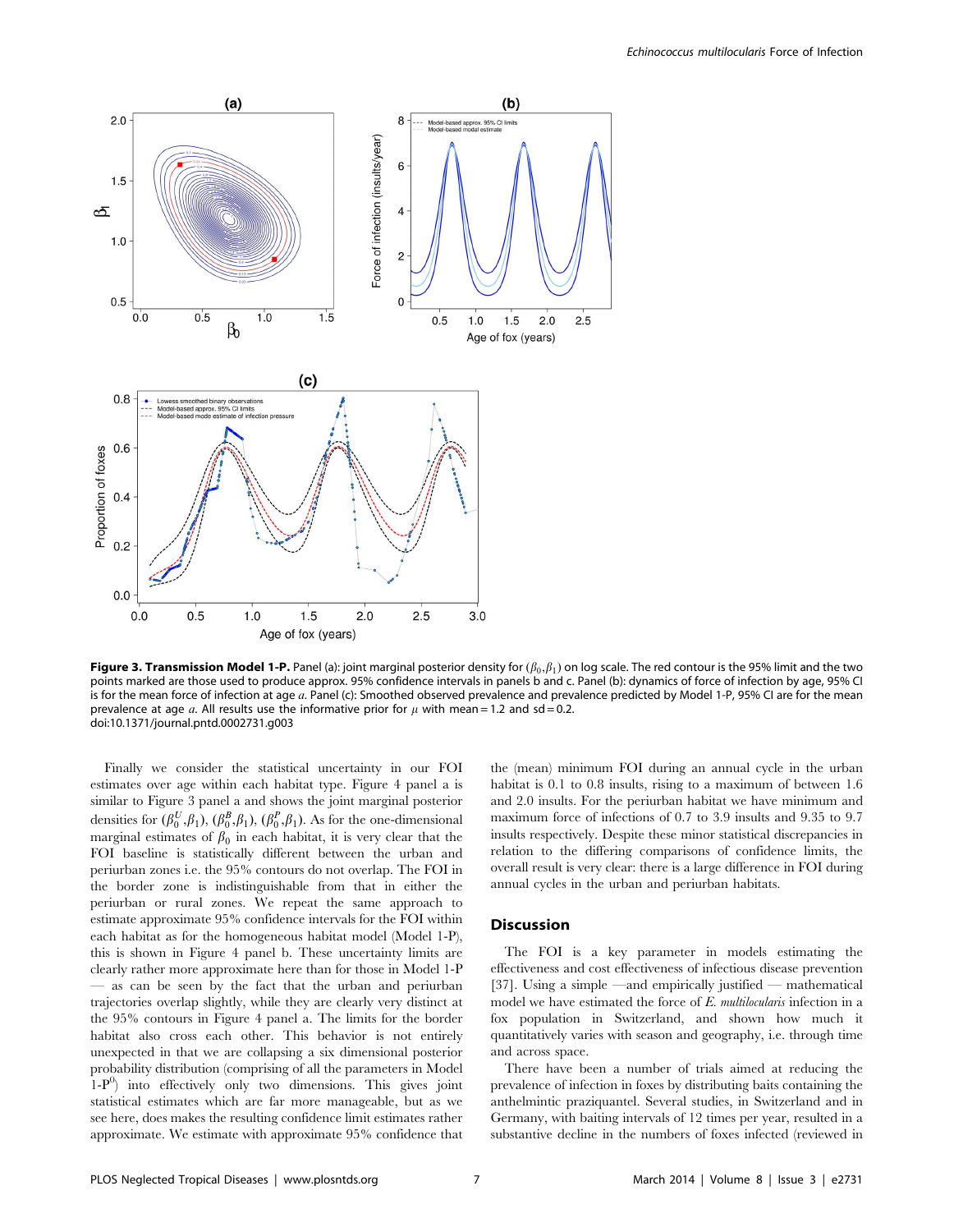

**Figure 4. Heterogeneous habitat transmission Model 1-P<sup>o</sup>.** Panel (a): joint marginal posterior densities for  $(\beta_0^U,\beta_1),\,(\beta_0^B,\beta_1),\,(\beta_0^P,\beta_1)$  on log scale. The red contour is the 95% limit and the two points marked are those used to produce approx. 95% confidence intervals in panel b. Panel (b): dynamics of force of infection by age, approx 95% CI is for the mean force of infection at age  $a$  (see main text for explanation of why these lines cross). All results use the informative prior for  $\mu$  with mean = 1.2 and sd = 0.2. doi:10.1371/journal.pntd.0002731.g004

[22,38,39]). These studies typically resulted in a decrease in prevalence from 35% and 67% to between 1% and 6%. Provided most foxes are treated, this would be expected as the baiting interval is similar to the prepatent period of E. multilocularis in foxes and hence it should prevent transmission. Other baiting campaigns have used lower frequencies and have had variable results. For example in Germany a baiting frequency of 5 times per year resulted in a decrease in the prevalence in foxes of 32% (95% CIs 16–52) to 4% (95% CIs 2–7). Other studies with less frequent baiting intervals have not shown such a clear reduction. Our estimates and modelling methodology for computing the pre-intervention baseline FOI provides a rigorous framework which can be used to optimize baiting intervals, in order to trade off the need to reduce infection in foxes, and thus the potential for zoonotic transmission, and the cost of implementing such intervention programmes. Based on Swiss data we estimate that there is a high infection pressure in the winter months for non urban foxes of close to 10 infections per year (i.e. greater than 1 per month), baiting at monthly intervals would therefore be required. This conclusion is in accordance with the results of an epidemiological study on the intermediate hosts which showed most rodents become infected during the winter [23]. However, in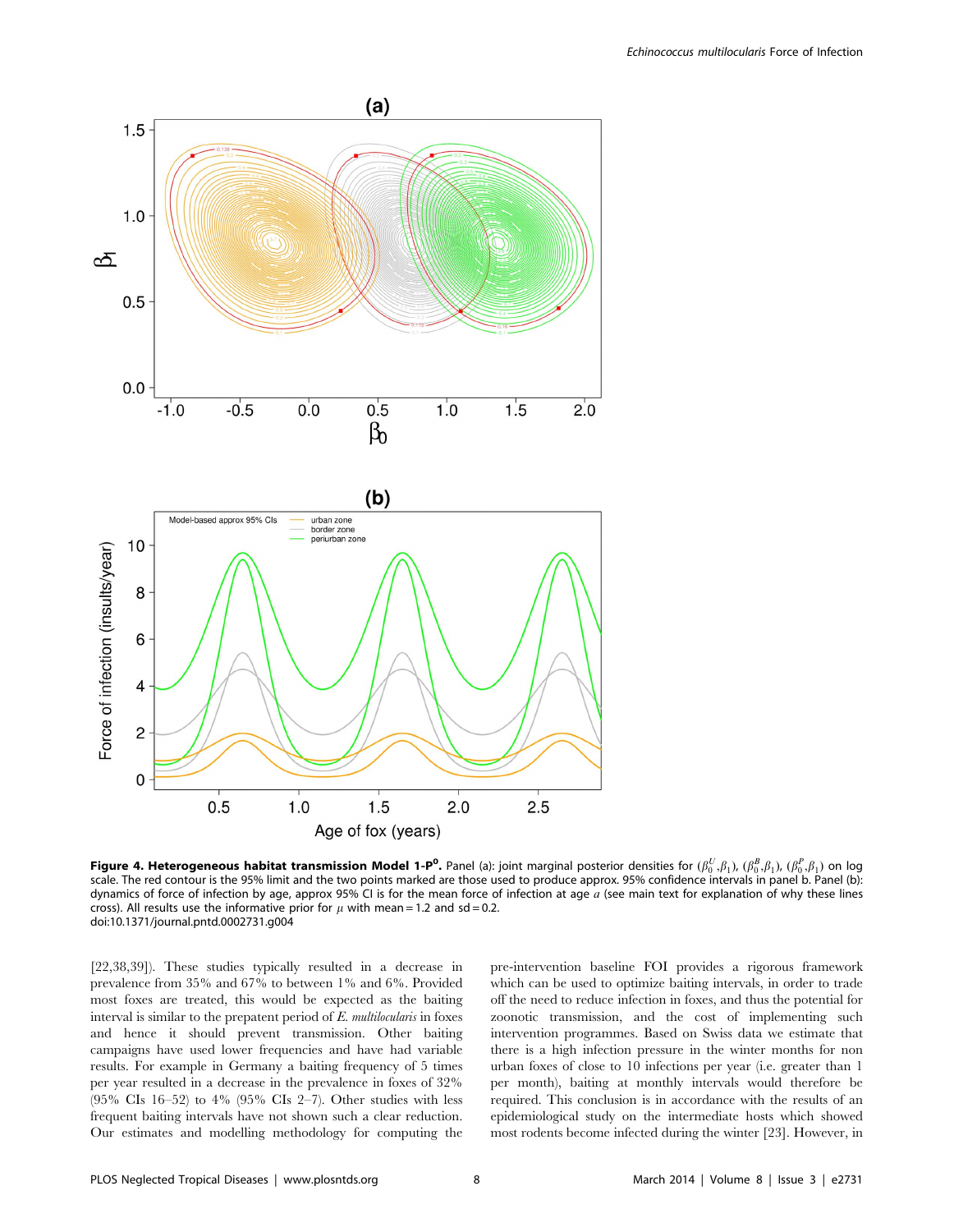the summer when the FOI is lowered to between 0.7 to 3.9 insults per year, then decreasing the baiting frequency to once every three months would be more appropriate. In addition, baiting frequency, at least in theory, could be further reduced in urban habitats where the FOI is between 0.1–0.8 and 1.6–2.0 insults per year. However in practice, this would be a challenge in Zürich as the spatial separation of such zones is as little as 500 meters. A decreased cost of baiting foxes increases the cost benefit as a similar reduction in the numbers of human AE cases would be expected to be achieved as earlier suggested [15] based on epidemiological data [23,24]. Theoretical models [40,41], have also suggested seasonal transmission of E. multilocularis in Japan. However, our model is also challenged with field data, where as the conclusions of previous models are based on simulations. In addition, our model does not depend upon parameters from the intermediate host and therefore should be applicable for FOI calcualtions in any area where suitable prevalence data from foxes is available.

Our estimates of FOI are dependent on the estimate of the life expectancy of the infection in the definitive host. Experimental infections of foxes indicate that parasites can survive in foxes beyond 90 days [17], although most parasites are lost earlier. This model is based on the presence or absence of parasites, with even a single parasite being found in a fox defining the fox as infected. Therefore an estimated life expectancy of 120 days was used in the model as being a reasonable period extrapolating from the data of [17]. By which half of foxes might be estimated to be free of parasites. If the life expectancy is less then the FOI will be higher than reported here. The corollary is also true. A longer life expectancy would result in a lower FOI. It is possible that low worm burdens in foxes could persist for some considerable time as all foxes in the experimental study by Kapel and others [17] remained infected at 90 days, albeit with low burdens. However, if this were the case, decreasing baiting frequency in the summer months and in urban areas, as suggested would still be effective in lowering the parasite biomass, as the numbers of infections per year would be lower than calculated here. However, as infection is highly overdispersed only a few infected foxes will be responsible for most of the transmission. Using a non zero threshold worm burden for foxes that are relevant to transmission could give important information with regard to the FOI in heavily infected foxes. An alternative approach, in a future study, using abundance data may help clarify this issue. An obvious related key question is quantifying the transmission probability from environmental contamination, e.g. via the distribution of fox faeces, to human infection.

To finish, a brief comment on the basic reproduction ratio  $(R_0)$ , arguably the most important epidemiological parameter in any

#### References

- 1. Anderson R, May R (1992) Infectious Diseases of Humans: Dynamics and Control. New York, USA: Oxford Science Publications, Oxford University Press.
- 2. Mueller I, Schoepin S, Smith TA, Benton KL, Bretscher MT, et al. (2012) Force of infection is key to understanding the epidemiology of Plasmodium falciparum Malaria in Papua New Guinean children. Proceedings of the National Academy of Sciences of the United States of America 109: 10030–10035.
- 3. Sutton AJ, Gay NJ, Edmunds WJ, Hope VD, Gill ON, et al. (2006) Modelling the force of infection for Hepatitis B and Hepatitis C in injecting drug users in England and Wales. BMC Infectious Diseases 6: 93.
- 4. Gupta S, Snow RW, Donnelly C, Newbold C (1999) Acquired immunity and postnatal clinical protection in childhood cerebral Malaria. Proceedings of the Royal Society B-biological Sciences 266: 33–38.
- 5. Budke CM, Jiamin Q, Craig PS, Torgerson PR (2005) Modeling the transmission of Echinococ-cus granulosus and Echinococcus multilocularis in dogs for a high endemic region of the Tibetan plateau. International Journal For Parasitology 35: 163–170.

disease system, although it is not without its critics [42]. Robust estimation of  $R_0$  is often difficult, especially with parasites with complex life cycles. Roberts [43] described how  $R_0$  could be estimated if prevalence data from foxes and small mammal intermediate hosts were available together, along with a number of assumptions regarding various transmission parameters. However, when it is difficult to estimate  $R_0$ , estimates of FOI become highly relevant [37]. We have shown that with a relatively simple transmission model empirically justified from study data, an estimate of the FOI can be made, and how this can be practically applied for optimizing the interval of baiting to lower the prevalence of E. multilocularis in foxes.

#### Supporting Information

Data S1 File containing original data. (XLS)

Text S1 Estimating the marginal likelihood. (PDF)

Text S2 Results using an uniformative prior for  $\mu$ . (PDF)

Text S3 Modeling results for foxes of all ages. (PDF)

Text S4 Estimates of the posterior modes for all the parameters in models presented in Table 1. (PDF)

Text S5 Full marginal posterior densities for model 1-P for the parameters  $\beta_0$ ,  $\beta_1$ ,  $a_s$  and  $\mu$  using the informative prior  $\mu$  with mean = 1.2 and s.d. = 0.2. (PDF)

Text S6 Full marginal Posterior densities for model  $1-P_0$  for the parameters  $\beta_0$ ,  $\beta_1$ ,  $a_s$  and  $\mu$  using the informative prior  $\mu$  with mean = 1.2 and s.d. = 0.2. (PDF)

Text S7 Model prevalence estimates by habitat using model  $1-P^0$ .

(PDF)

# Author Contributions

Conceived and designed the experiments: FIL BOA PRT. Performed the experiments: FIL BOA DH PD PRT. Analyzed the data: FIL BOA PRT. Contributed reagents/materials/analysis tools: FIL BOA DH PD PRT. Wrote the paper: FIL BOA DH PD PRT. Collection of data: DH PD.

- 6. Torgerson PR, Schweiger A, Deplazes P, Pohar M, Reichen J, et al. (2008) Alveolar echinococcosis: From a deadly disease to a well-controlled infection. Relative survival and economic analysis in Switzerland over the last 35 years. Journal of Hepatology 49: 72–77.
- 7. Bruzinskaite R, Marcinkute A, Strupas K, Sokolovas V, Deplazes P, et al. (2007) Alveolar echinococcosis, Lithuania. Emerging Infectious Diseases 13: 1618–1619.
- 8. Nahorski WL, Knap JP, Pawlowski ZS, Krawczyk M, Polanski J, et al. (2013) Human alveolar echinococcosis in Poland: 1990–2011. PLoS Neglected Tropical Diseases 7: e1986.
- 9. Schneider R, Aspöck H, Auer H (2013) Unexpected increase of alveolar echincoccosis, Austria, 2011. Emerging Infectious Diseases 19: 475–477.
- 10. Schweiger A, Ammann RW, Candinas D, Clavien PA, Eckert J, et al. (2007) Human alveolar echinococcosis after fox population increase, switzerland. Emerging Infectious Diseases 13: 878–882.
- 11. Usubalieva J, Minbaeva G, Ziadinov I, Deplazes P, Torgerson PR (2013) Human Alveolar echinococcosis in Kyrgyzstan. Emerging Infectious Diseases 19: 1095–1097.